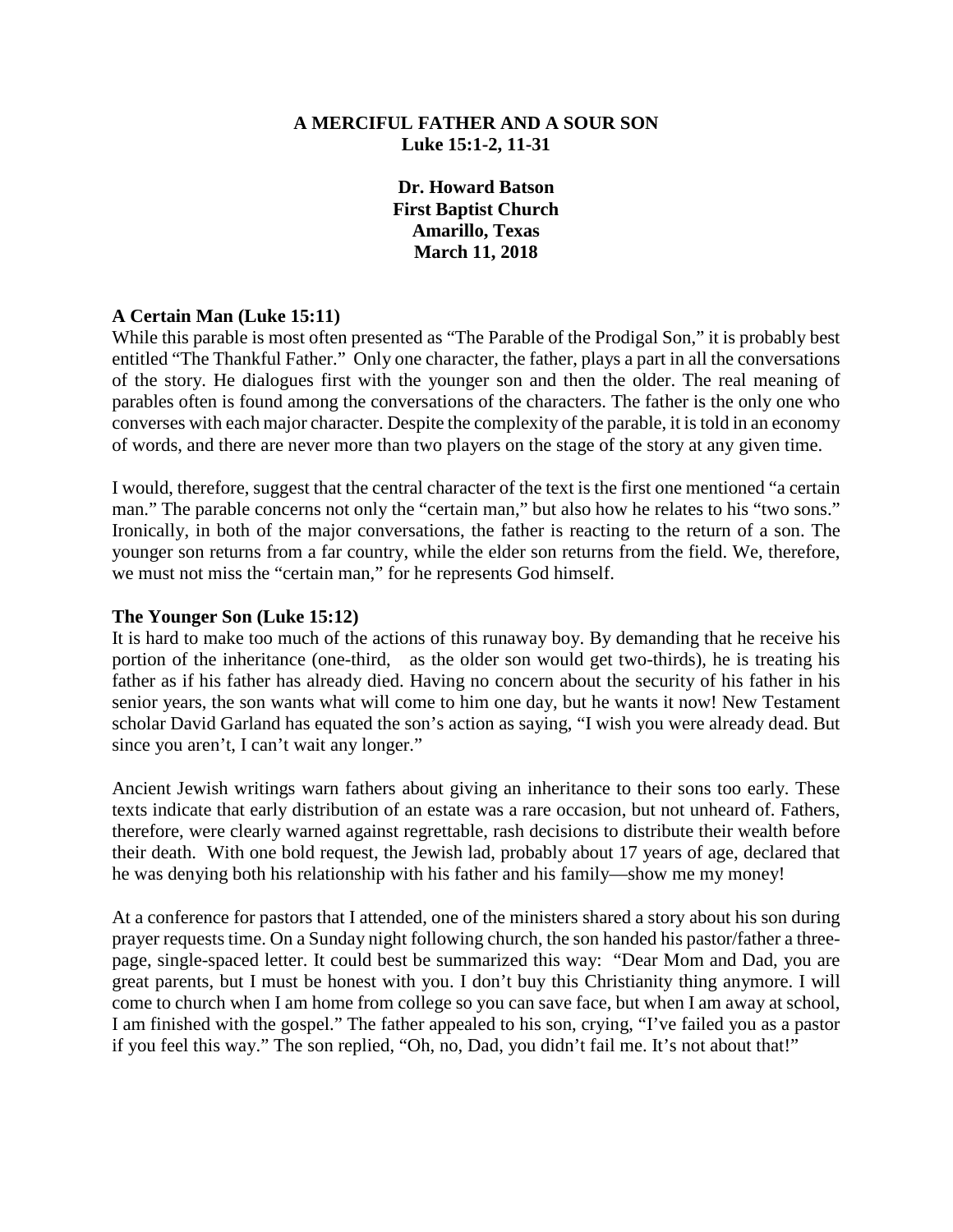During this time of prayer requests, another pastor opened up, as well, saying he had a daughter who had done the same. When the prayer time was over, I watched these two ministers, who each had a "wandering" child, embrace each other because they each understood the other's pain—a pain that comes when a child leaves the father's fold.

The pastor of the son said to his wayward boy, "If you want to go on a journey reading philosophers, I'll go with you on that journey. But I'll not get stuck with you. Some folks get stuck on a journey and never come home again."

As each of these ministers shared their story, I couldn't help but think that God knew their pain, too, because God is a "certain man" who has two sons, and one of them runs away to a foreign land. And even the other son doesn't come close as he closes his heart to the grace of his father.

# **A Distant Country (Luke 15:13)**

The son "gathered everything together." This language of "gathering together" may be code language for converting one's assets into money. Fleeing on a journey, the younger son hopes to get away from both his father and his father's household. With the fewest of words, Luke indicates that it was not long until the boy had blown his bundle—squandered his estate with loose living. Interestingly enough, the older son fills in more detail concerning his younger brother's indiscretions. Put plainly, he says, "…he devoured your wealth with prostitutes" (15:30).

Anticipating such foolish actions by young men, the Wisdom Literature of ancient Israel warned against fleshly flings that would divest one of his assets. Sir 9:6 says, "Do not give yourself to prostitutes, or you may lose your inheritance" (compare Proverbs 5:1-14; 23:26-35; 29:3). Advocating a similar warning, the proverbial sage says, "Whoever loves pleasure will become poor; whoever loves wine and olive oil will never be rich" (Proverbs 21:17). The younger son, therefore, fits the paradigm of the undisciplined son of Proverbs and other Jewish literature, while the older son should expect to reap all the rewards of obedience.

### **The Pig Pen (Luke 15:14-15)**

The son ran to be far away from the watchful eye of the father. Thus, he fled to be free in a foreign land. As is always the case, the sin sank in and began to demand its destructive toll. While wallowing in the pig pen, the son realizes that he has exchanged the freedom found in obeying his father with slavery to his sinful nature. He is bankrupt, both financially and spiritually.

A severe famine drives the runaway boy to rock bottom as a Jewish lad—he was feeding swine! I do not know which would be most alarming—living among the Gentiles or the pigs, for both were considered unclean by the Jews (Leviticus 11:7; Deuteronomy 14:8).

# **The Turning Point (Luke 15:16-17)**

Finding himself thigh high in pig pods, the runaway lad comes to his senses and decides it would be better to be a slave in his father's house than to be starving surrounded by swine. He, therefore, picks himself up out of the pig pen and goes to the father. Once again, had the young man learned his lessons in wisdom, he would have known, "Whoever disregards discipline comes to poverty and shame" (Proverbs 13:18) and "the righteous eat to their hearts' content, but the stomach of the wicked goes hungry" (Proverbs 13:25).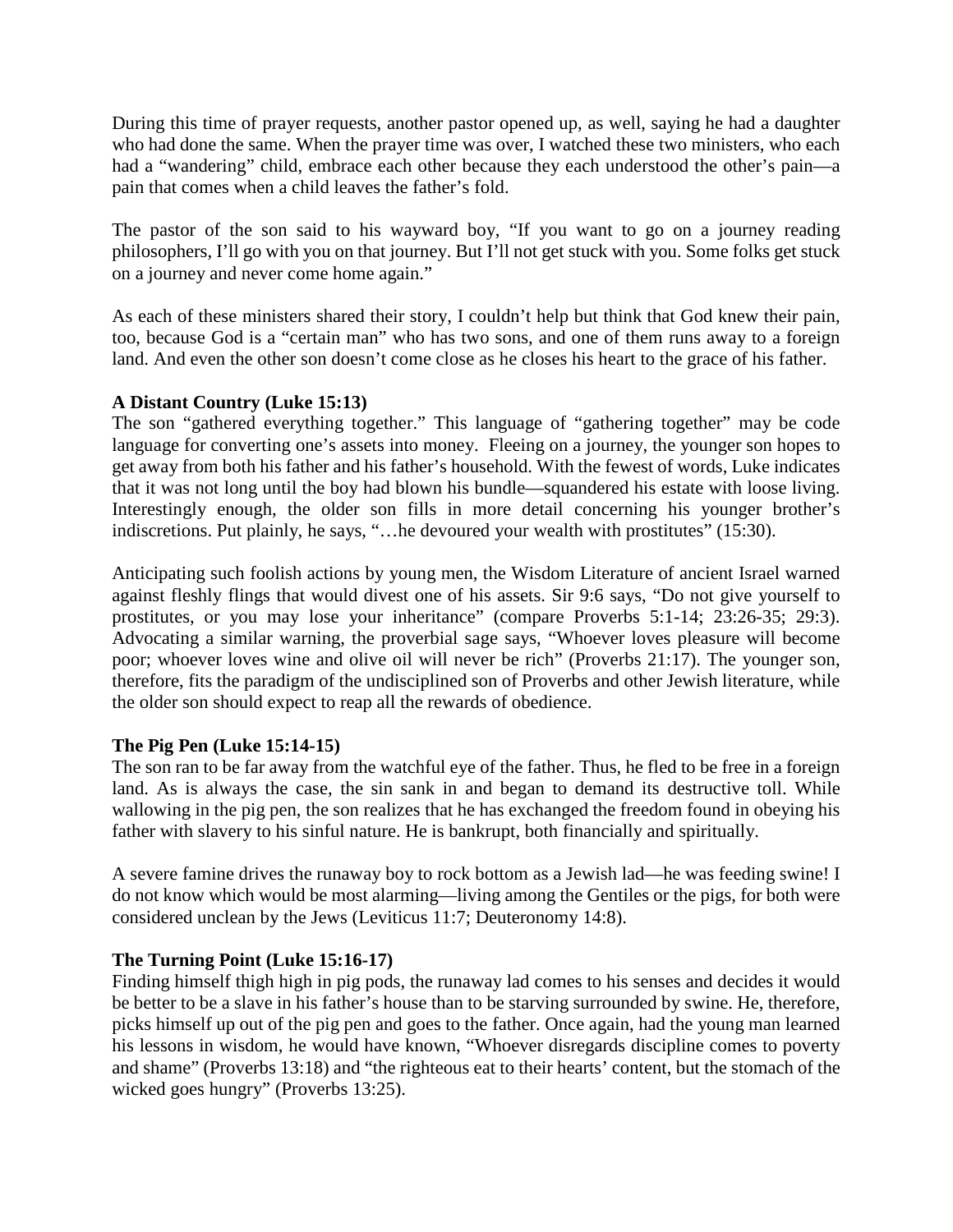The language of Luke 5:17, "he came to his senses," is an indication of his openness to repentance. Throughout scripture, the image of one "returning" is tied to repentance. The language of "coming to one's senses" indicates that the younger son had learned wisdom along life's road of suffering.

## **The Confession (Luke 5:18-19)**

To say that he has sinned "against heaven" is to say that he has sinned against God. We should note that the younger son takes full responsibility for his downfall. He alone has destroyed his relationship with his father and proven himself unworthy to be a son.

## **The Reunion (Luke 15:20)**

This is my favorite verse in the Gospel of Luke, especially the words, "While was still a long way off…." How many times had the father looked over the horizon to see if, just perhaps, today might be the day that his son would come home? How many of us have waited for a letter, longed for a phone call, or yearned for a visit, hoping that our wayward son or long-gone daughter would finally come to his or her senses and return home? The fact that the father sees him while he is still "a long way off" must surely mean that the father had searched every day for the silhouette of his son returning home. To "run" to his son, the father had to throw aside conventions of Oriental behavior. Such a father wouldn't run to a son because the hurried pace was beneath the dignity of an Oriental leader because it suggests that he is not in control of his time or resources. For example, according to Sir 19:30, the nobleman is known by his gait, that is, by the slow, dignified pace that betokens his stature in the community.

The father's love is unconditional. He accepts the boy before he utters a word of contrition.

# **The Celebration (Luke 15:21-22)**

Even as the son is uttering his confession, the father begins reconciliation. The running, the embrace, the kiss, the robe, the ring, and the sandals all combine together to represent total acceptance, reconciliation and forgiveness. Honor has been restored to the once wayward son. The gifts themselves are a clear indication the father is not accepting him as a servant or a slave, but, rather, back as his own boy.

The killing of a fattened calf would indicate a village-wide celebration. Once deprived of food during the famine, now the son celebrates with the feast of the fattened calf.

### **The Resurrection (Luke 15:24)**

Not once, but twice we are told in this parable (vs. 24 and 32) that the younger son was dead, but is alive again. It also repeats twice that he was lost, but is now found. The imagery of death and life could hardly be more powerful. There is no condition worse than being dead and no greater solution than being alive.

Famed preacher Fred Craddock once preached a sermon on the prodigal's homecoming in Blue Ridge, a little town near where he lived and where he got his mail. Craddock followed the lectionary text that day, which happened to be Luke 15. Following the preaching on the Prodigal Son, a man made a quick reply to Craddock, "I really didn't care much for that, frankly."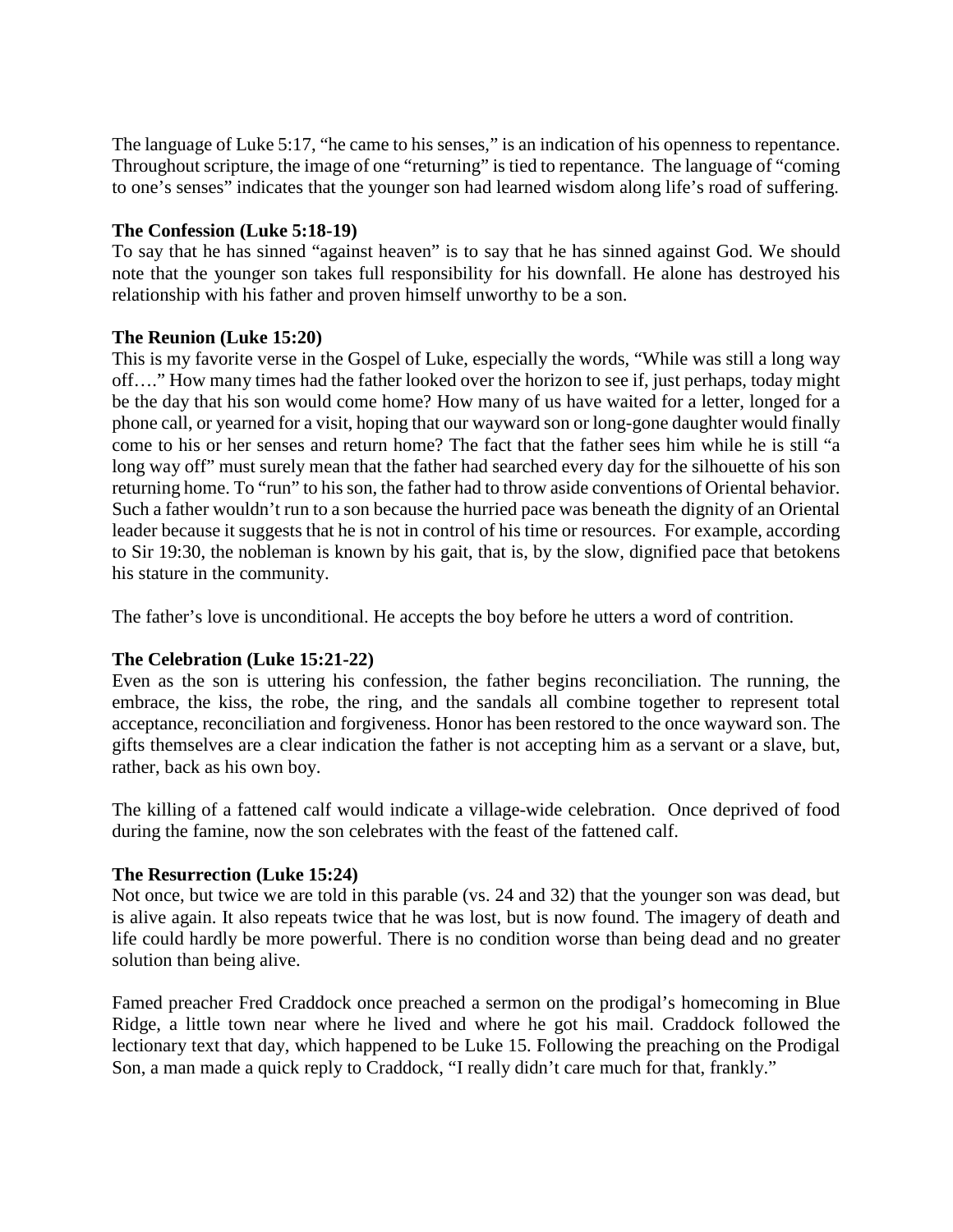"Why?" asked the preacher.

"I guess it's not your sermon. I just didn't like that story."

"Well, what did you not like about it?" the preacher asked.

"Well, it's not morally responsible."

"What do you mean by that?" the preacher responded.

"Forgiving that boy."

"What would you have done?"

The man replied, "I think when he came home, he should have been arrested."

The gentleman was serious. The preacher kept waiting for the joke, but there was none. This fellow, an attorney, belonged to the unofficial organization nationwide that never has any meetings and doesn't have a name, but is a very strong network. These people are sometimes called the "quality control" or the "moral police." They want to make sure that everybody gets a mandatory sentence for their sins with no parole. Actually, they prefer execution.

"Well," responded the preacher, "what would you have given the prodigal?"

The attorney replied, "Six years!"

The attorney embodied the very spirit of the Pharisees listening to the parable told by Jesus.

### **The Elder Son (Luke 15:25-32)**

See him now, the first born. The one who is going to get two-thirds of the inheritance. He, too, is part of the quality control network. He comes in from the field, hearing the joy of music and the laughter of dancing. "I don't remember a party tonight," he mumbles to himself under his breath. "What's all the noise about?" he inquires of a servant.

"Haven't you heard?" the servant replies. "Your brother has come home. Your father has killed the fattened calf because he received your brother back safe and sound." But unlike his father, the elder son does not rejoice. He even refuses to be part of the reunion. The father comes out to the angry, elder boy and entreats him to join the celebration, to come to the dance.

Notice how carefully this parable is crafted by Jesus? The older son won't even refer to the younger as "brother." Instead, he labels him as "this son of yours" when speaking to the father. The older boy responds to the father's reception of the younger son like the Pharisees respond to Jesus' embrace of tax collectors and sinners (15:1-2). He, too, grumbles and is irritated by the joyous celebration. There does seem, however, to be some clear logic to his position. While he is the son who has upheld both the interests of the father and the family, the wayward boy is receiving a